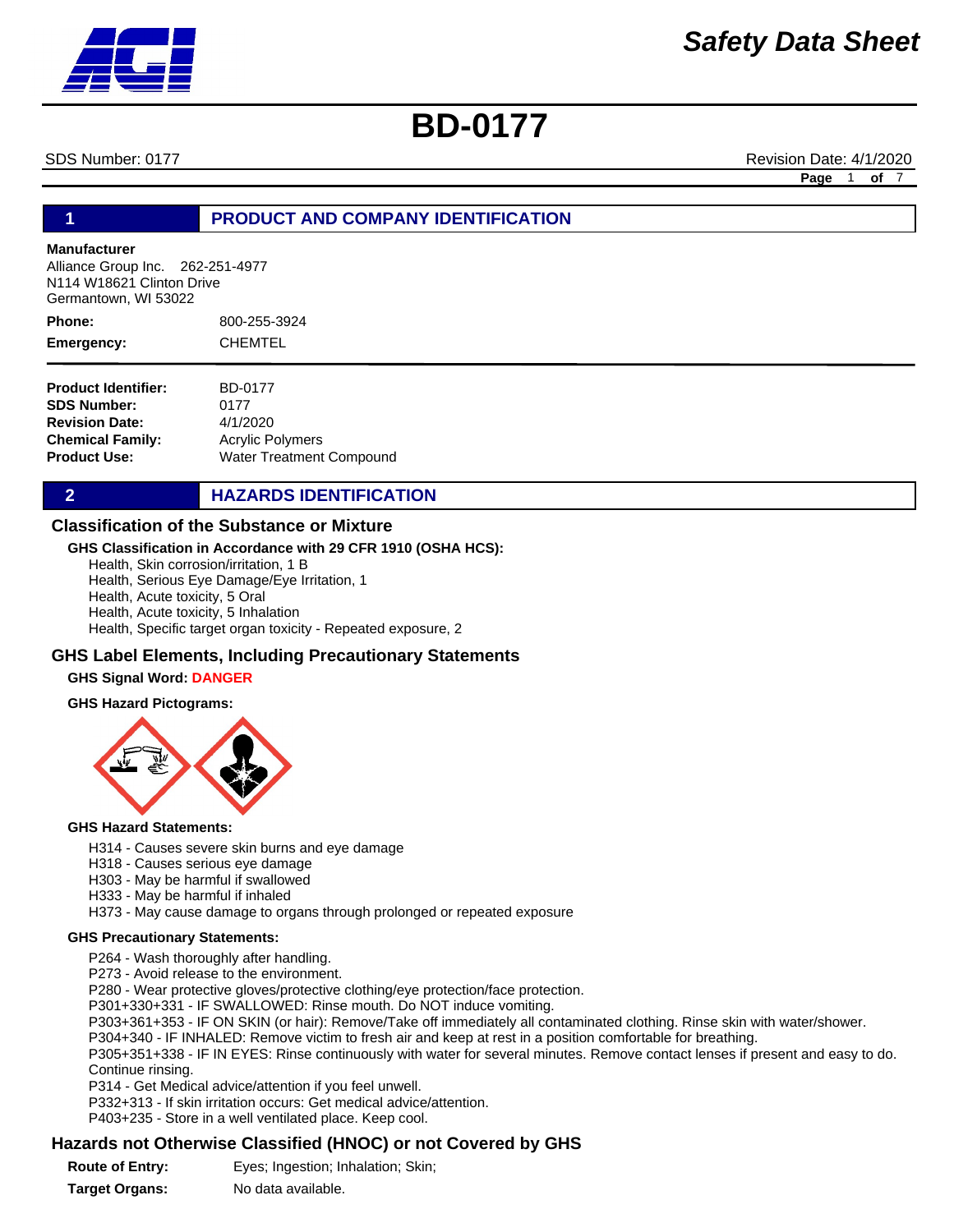

### SDS Number: 0177 **Revision Date: 4/1/2020** Revision Date: 4/1/2020

|                      |                                                                                | Page | 2 of 7 |  |
|----------------------|--------------------------------------------------------------------------------|------|--------|--|
| Inhalation:          | May be corrosive to respiratory tract. Severe irritation and burns may result. |      |        |  |
| <b>Skin Contact:</b> | May cause moderate to severe irritation.                                       |      |        |  |
| <b>Eve Contact:</b>  | May cause mild to severe irritation. May cause permanent eye damage.           |      |        |  |
| Ingestion:           | May be harmful if swallowed. May be corrosive to gastrointestinal tract.       |      |        |  |

Health =  $2$ , Fire = 0, Physical Hazard = 0 HMIS PPE: C - Safety Glasses, Gloves, Apron **HMIS III:** 

| <b>HMIS</b>            |   |
|------------------------|---|
| <b>HEALTH</b>          | 2 |
| <b>FLAMMABILITY</b>    | 0 |
| <b>PHYSICAL HAZARD</b> | 0 |
| PERSONAL PROTECTION    | С |

### **3 COMPOSITION/INFORMATION OF INGREDIENTS**

Substance/Mixture: Mixture

| CAS#                                              | $\frac{1}{2}$ | Chemical Ingredients:<br>Chemical Name:                                   |  |
|---------------------------------------------------|---------------|---------------------------------------------------------------------------|--|
| 71050-62-9<br>$26099 - 09 - 2$<br>$1310 - 73 - 2$ | $~10\%$       | Phosphino Carboxylic Acid<br>Polymaleic Acid<br>Sodium hydroxide solution |  |

# **4 FIRST AID MEASURES Inhalation:** If symptoms develop, move victim to fresh air. If symptoms persist, obtain medical attention; condult physician. **Skin Contact:** Wash with soap and plenty of water. Remove contaminated clothing and wash before reuse. Get medical attention if needed. **Eye Contact:** Immediately flush eyes with large amounts of water for at least 15 minutes, lifting eyelids occasionally to facilitate irrigation. Get immediate medical attention if irritation persists **Ingestion:** Do not induce vomiting. Rinse mouth with water. Get prompt, qualified medical attention. **5 FIRE FIGHTING MEASURES**

| <b>Flammability:</b>       | Not flammable or combustible. |
|----------------------------|-------------------------------|
| <b>Flash Point:</b>        | No data available.            |
| <b>Flash Point Method:</b> | No data available.            |
| <b>Burning Rate:</b>       | No data available.            |
| <b>Autoignition Temp:</b>  | No data available.            |
| LEL:                       | No data available.            |
| UEL:                       | No data available.            |

Fire Fighting Methods

Evacuate area of unprotected personal. Wear protective clothing including NIOSH Approved self- contained breathing apparatus. Remain upwind of fire to avoid hazardous vapors and decomposition products. Use water spray to cool fire exposed containers and disperse vapors.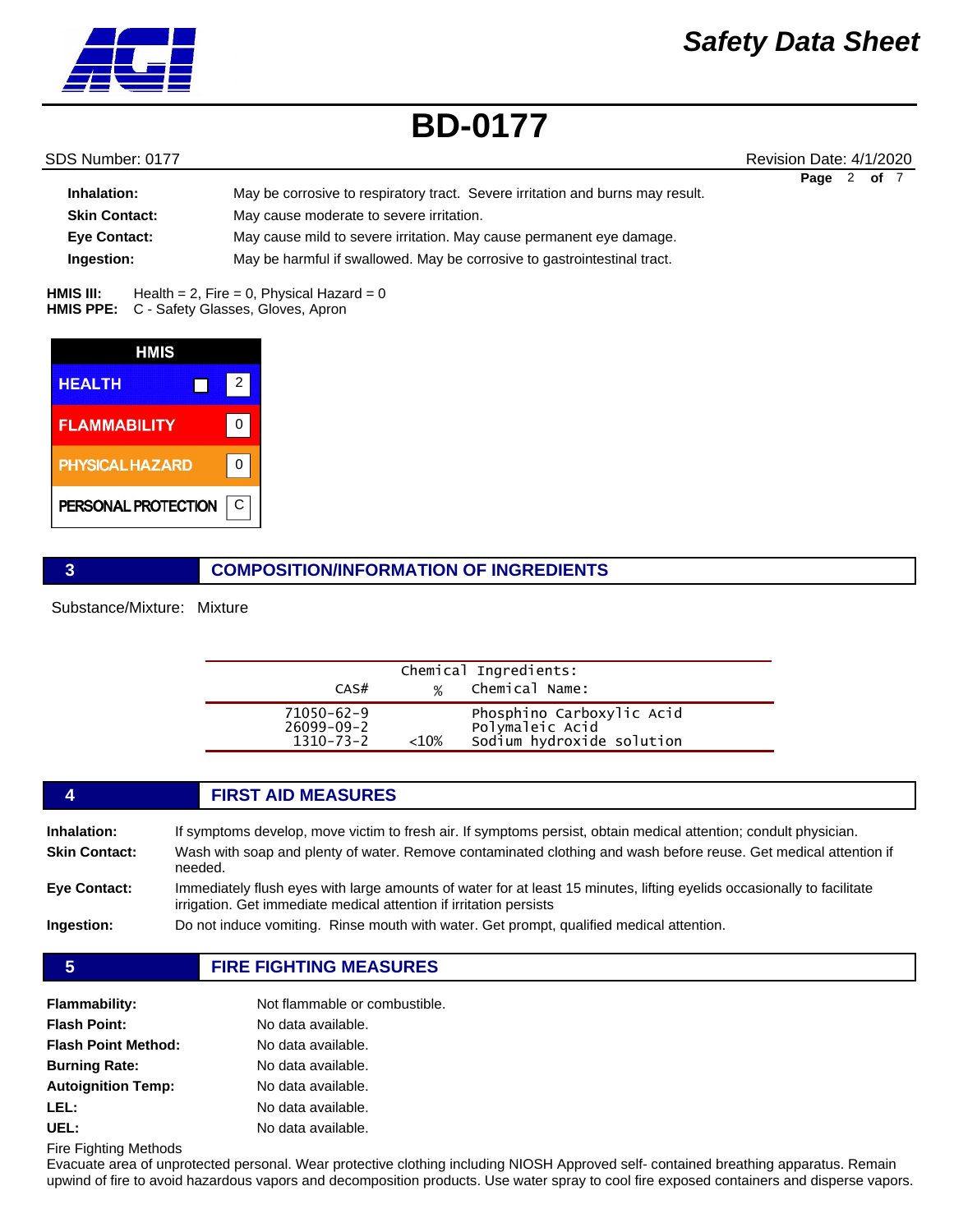### *Extinguishing Media*

**Suitable:** Use water spray, alcohol-resistant foam for extinction, carbon dioxide, dry chemical

**Unsuitable fire extinguisher:** No data available.

**Unusual Fire or Explosion Hazards:** No data available.

### **6 ACCIDENTAL RELEASE MEASURES**

### **Personal Precautions**

Use personal protective equipment. Avoid breathing vapors, mist or gas. Ensure adequate ventilation.

### **Environmental Precautions**

Contain spill, place in drums for proper disposal. Neutralize remaining residue with dilute acid solution and dispose of properly. Avoid direct discharge into sewer drains. Discharge into the environment must be avoided. **Spill** 

Soak up with absorbent pad or inert absorbent material and place in container for disposal according to local regulations. Keep in suitable, closed containers for disposal. Watch out for slippery conditions when spillage. Flush remaining area with water to remove trace residue and dispose of properly.

### *HANDLING AND STORAGE* **Handling Precautions:** Avoid contact with eyes, skin, or clothing. Avoid breathing vapors or mist. Wash thoroughly after handling. Do not puncture or drop containers. Do not expose containers to open flame, excessive heat, or direct sunlight. **Storage Requirements:** Store in cool/dry area. Keep containers tightly closed when not in use. Keep away from incompatible materials. **8 EXPOSURE CONTROLS/PERSONAL PROTECTION Component OSHA PEL ACGIH TWA/ TLV** Sodium Hydroxide 2 mg/m3 2 mg/m3 - ceiling concentration **Engineering Controls:** Provide local exhaust ventilation. Maintain adequate ventilation. Do not used in closed or confined spaces. **Personal Protective Equipment:** Hygiene Measures: Handle in accordance with good industrial hygiene and safety practice. Wash hands before breaks and at the end of workday. Respiratory: No personal respiratory protective equipment is required. Where risk assessment shows air-purifying respirators are appropriate then use a full-face respirator with multi-purpose combination (US). If the respirator is the sole mens of protection, use a full-face supplied air respirator, Eyes and Face: Wear chemical safety goggles while handling this product. Skin: For prolonged or repeated contact use protective gloves **9 PHYSICAL AND CHEMICAL PROPERTIES**

**Appearance:** Clear. Amber-yellow liquid



SDS Number: 0177 **Revision Date: 4/1/2020** Revision Date: 4/1/2020

**Page** 3 **of** 7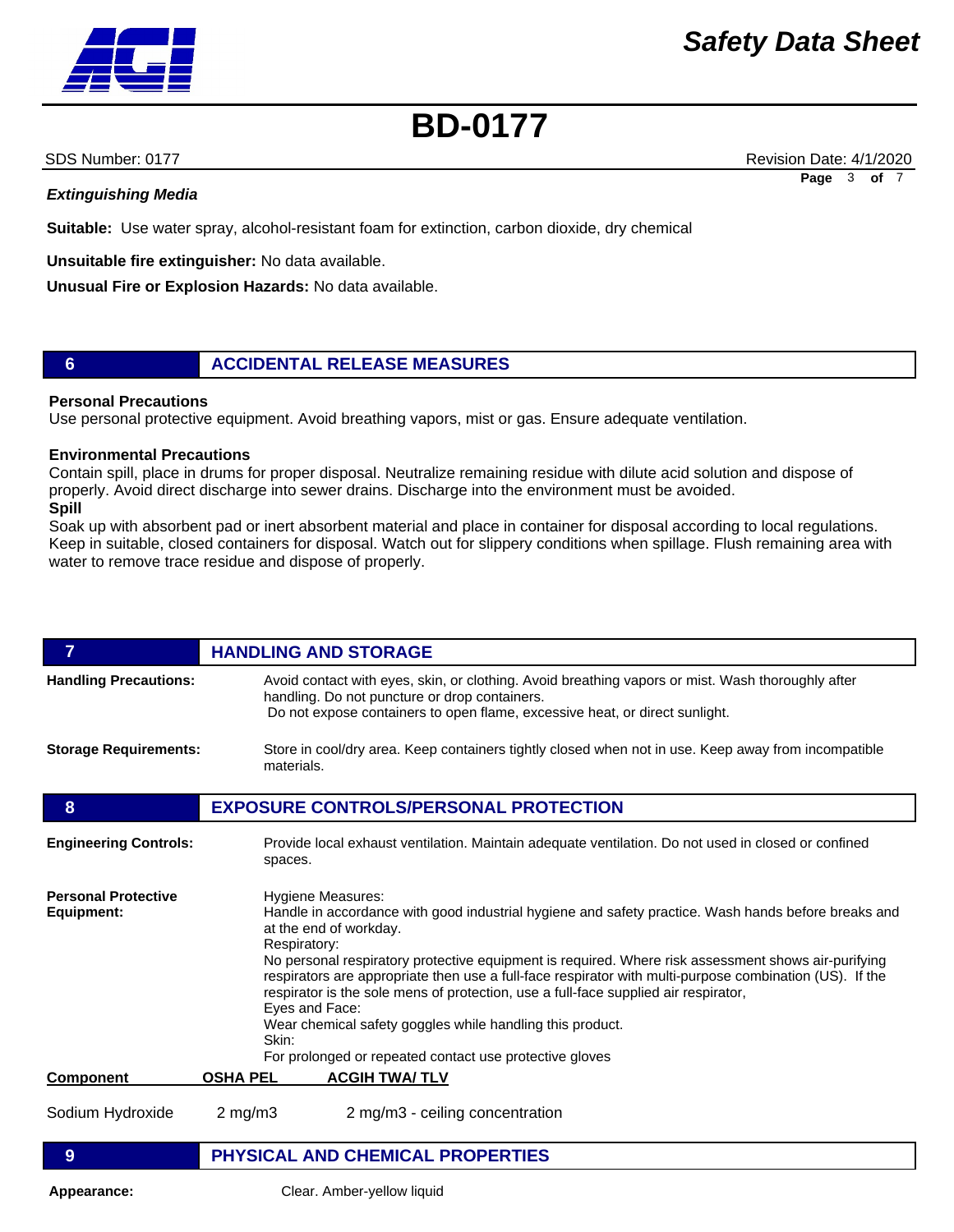#### SDS Number: 0177 **Revision Date: 4/1/2020** Revision Date: 4/1/2020

|                                       |                    | Page | 4 | of <sub>7</sub> |  |
|---------------------------------------|--------------------|------|---|-----------------|--|
| <b>Physical State:</b>                | Liquid             |      |   |                 |  |
| Odor:                                 | Mild odor.         |      |   |                 |  |
| <b>Odor Threshold:</b>                | No data available. |      |   |                 |  |
| <b>Molecular Formula:</b>             | No data available. |      |   |                 |  |
| <b>Particle Size:</b>                 | No data available. |      |   |                 |  |
| Solubility:                           | Complete           |      |   |                 |  |
| <b>Spec Grav./Density:</b>            | 1.09               |      |   |                 |  |
| <b>Softening Point:</b>               | No data available. |      |   |                 |  |
| <b>Viscosity:</b>                     | No data available. |      |   |                 |  |
| <b>Percent Volatile:</b>              | No data available. |      |   |                 |  |
| <b>Saturated Vapor Concentration:</b> | No data available. |      |   |                 |  |
| <b>Heat Value:</b>                    | No data available. |      |   |                 |  |
| <b>Boiling Point:</b>                 | No data available. |      |   |                 |  |
| <b>Freezing/Melting Pt.:</b>          | $32^{\circ}$ F     |      |   |                 |  |
| <b>Flammability:</b>                  | Not flammable      |      |   |                 |  |
| <b>Flash Point:</b>                   | No data available. |      |   |                 |  |
| <b>Partition Coefficient:</b>         | No data available. |      |   |                 |  |
| Octanol:                              | No data available. |      |   |                 |  |
| Vapor Pressure:                       | No data available. |      |   |                 |  |
| <b>Vapor Density:</b>                 | No data available. |      |   |                 |  |
| pH:                                   | 10.5-11.0          |      |   |                 |  |
| VOC:                                  | No data available. |      |   |                 |  |

Lower Explosion Limits: No data available. Upper Explosion Limits: No data available.

#### **10 STABILITY AND REACTIVITY Reactivity:** No data available. **Chemical Stability: Conditions to Avoid:** Product is stable under normal conditions. May react with certain metals to produce flammable hydrogen gas. Reaction with various food sugars may form carbon monoxide.

organic materials, organic nitro compounds. Strong oxidizing agents Acrylic monomers, carbon monoxide, carbon dioxide, hydrocarbons.

Avoid acids. Metals such as aluminum, zinc, tin. Magnesium, chromium, brass, bronze, copper, lead,

**Materials to Avoid:**

**Evap. Rate: Bulk Density: Molecular weight: Auto-Ignition Temp: Decomp Temp: UFL/LFL:**

**Hazardous Decomposition: Hazardous Polymerization:**

# **11 TOXICOLOGICAL INFORMATION**

Will not occur.

No data available. No data available. No data available. No data available. No data available. No data available.

### **Toxicity Data:**

**Acute Inhalation Effects:** No data available. **Chronic Effects:** No data available. **Mutagenicity:** No data available. **Teratogenicity:** No data available. **Fertility Effects:** No data available.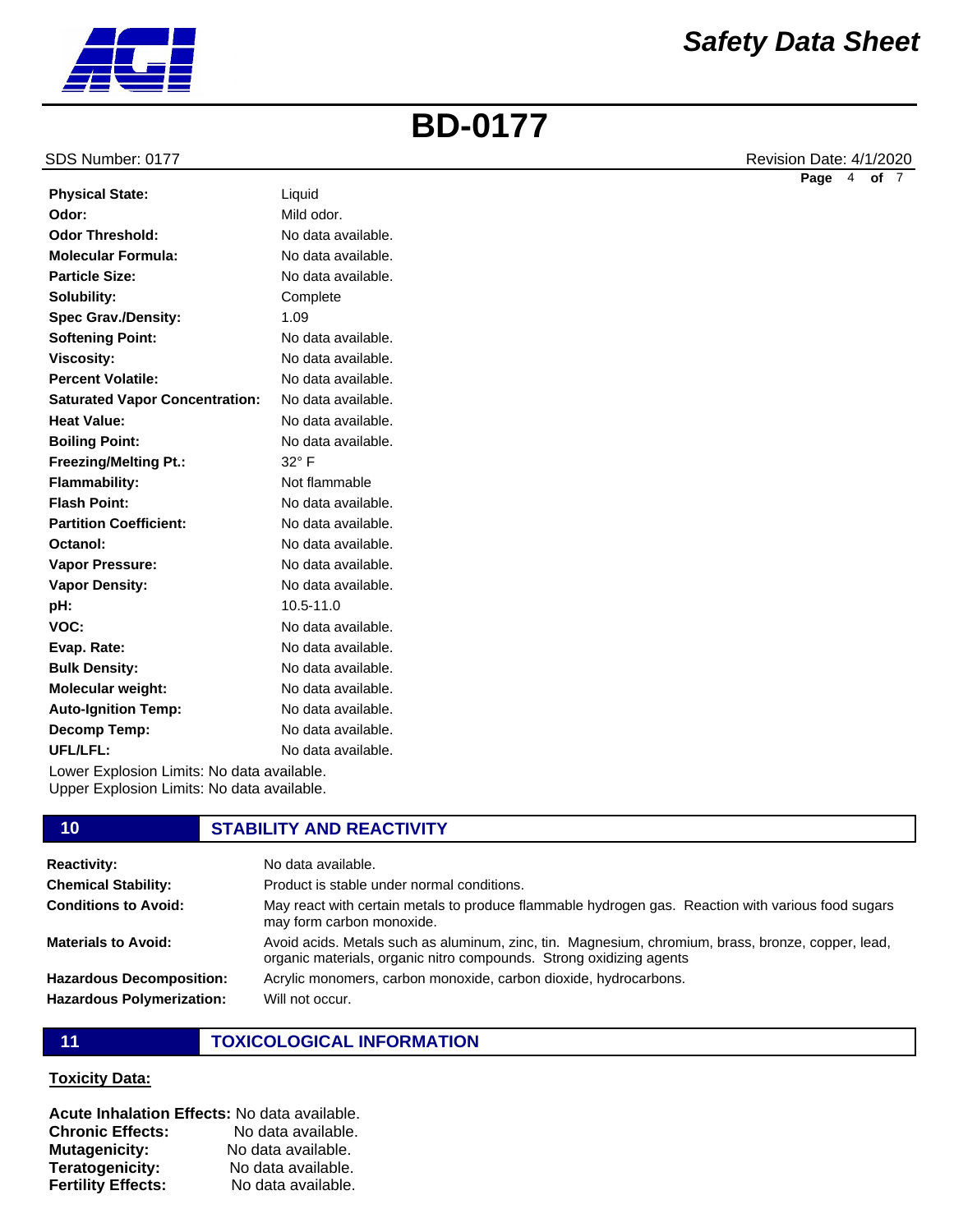

SDS Number: 0177 **Revision Date: 4/1/2020** Revision Date: 4/1/2020 **Page** 5 **of** 7

**DERMAL:** May be corrosive to skin. Sever irritation or burns may result.

» Sodium Hydroxide Dermal LD50 - no data available

» Phosphino Carboxylic Acid Dermal LD50 -no data available

**EYE:** Serious eye damage/eye irritation

» Sodium Hydroxide Eyes - no data available

» Phosphino Carboxylic Acid Eyes - rabbit - non irritant

**INHALATION:** May be corrosive to respiratory tract. Dusts or mists may irritate nose, mouth, throat, respiratory tract. May cause coughing, sneezing, running nose, sore throat. Effects may be delayed.

- » Sodium Hydroxide Inhalation LC50 no data available
- » Phosphino Carboxylic Acid Inhalation LC50 -no data available

**ORAL:** May be corrosive to GI Tract. Severe irritation and burns may result. May damage mouth, throat, stomach and gastrointestinal tract.

- » Sodium Hydroxide Oral LD50 no data available
- » Phosphino Carboxylic Acid Oral LD50 -rat- >5000 mg/kg

### **Carcinogenicity:**

IARC: No component of this product present at levels greater than or equal to 0.1% is identified as probable, possible or confirmed human carcinogen by IARC.

**ACGIH:** No component of this product present at levels greater than or equal to 0.1% is identified as a carcinogen or potential carcinogen by ACGIH.

**NTP:** No component of this product present at levels greater than or equal to 0.1% is identified as a known or anticipated carcinogen by NTP.

**OSHA:** No component of this product present at levels greater than or equal to 0.1% is identified as a carcinogen or potential carcinogen by OSHA.

**12 ECOLOGICAL INFORMATION** 

**Biodegradability:** No data available.

### **Ecotoxicity:**

**Toxicity to fish**: LC50- Orcorhnchus mykiss (rainbow trout) > 1000 mg/L- 96 hr

**Toxicity to aquatic invertebrates:** EC50- Daphnia magna (Water flea) >350 mg/L- 48 Hr

**Persistence and degradability:** The methods for determining the biological degradability are not applicable to inorganic substances.

**Bioaccumulative potential**: no data available

**Mobility in soil:** no data available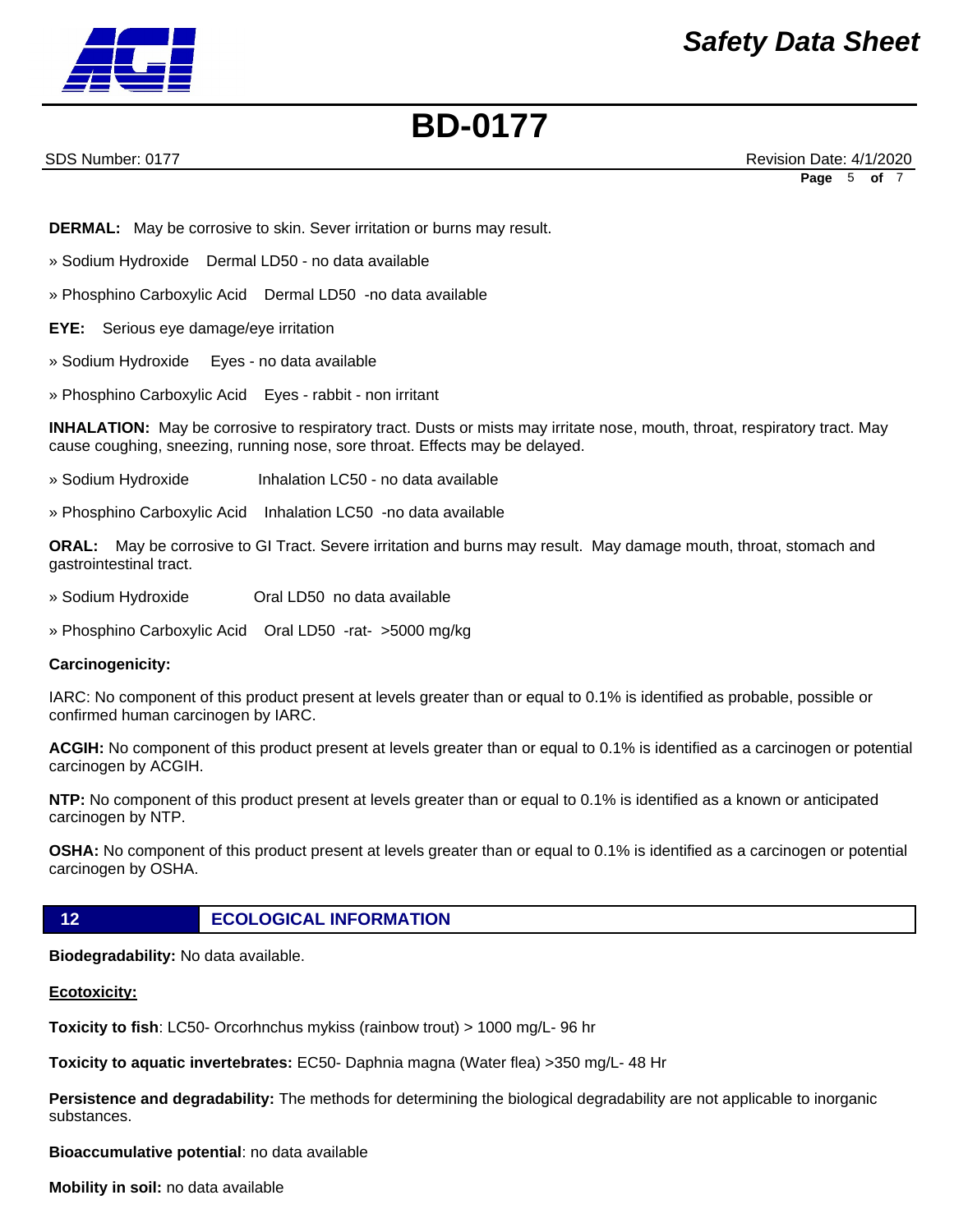SDS Number: 0177 **Revision Date: 4/1/2020** Revision Date: 4/1/2020

**Page** 6 **of** 7

**Other adverse effects:** An environmental hazard cannot be excluded in the event of unprofessional handling or disposal. Harmful to aquatic life.

### **13 DISPOSAL CONSIDERATIONS**

**DISPOSAL**: Dispose of in accordance with local, state, and federal regulations. Since emptied containers retain product residue, follow label warnings even after container is emptied.

**RCRA:** Not considered a hazardous waste if and when it is discarded.

NOTE: If this product is altered, it is the responsibility of the user to determine whether the material meets the criteria for hazardous waste at the time of disposal

### **14 TRANSPORT INFORMATION**

Not regulated as a hazardous product. DOT classification not required.

# **15 REGULATORY INFORMATION**

This product does not contain chemicals known to the State of California to cause cancer, birth defects, or other reproductive harm.

### **FEDERAL REGULATIONS**

TSCA Inventory Status: All components of this product are listed as "Active" on the Toxic Substances Control Act (TSCA) 8 (b) Inventory.

CERCLA / SARA Emergency Reporting: A spill or release of this material may trigger the emergency release reporting requirements under CERCLA (40 CFR Part 300) and/or SARA Title III (40 CFR Part 355). State or local reporting requirements may differ from federal requirements.

### » **Sodium Hydroxide CERCLA Reporting Amount - 1000 lbs**

Clean Water Act (CWA): The following chemicals are listed under Section 311 as hazardous substances requiring the submission of a National Pollutant Discharge Elimination System (NPDES) permit application to EPA. » **Sodium Hydroxide**

RCRA: The requirements of the federal hazardous waste regulations do not appy uness the waste fails to pass any of EPA's four tests for determining hazardous wastes.

### **» Waste Code D002 = Corrosivity**

## **STATE REGULATIONS**

**California - Proposition 65:** This product does not contain any chemicals known to the State of California to cause cancer and/or reproductive harm.

**Massachusetts - RTK Substances:** The folowing components are listed: Sodium Hydroxide (CAS# 1310-73-2)

**New Jersey - RTK Substances:** The folowing components are listed: Sodium Hydroxide (CAS# 1310-73-2)

**Pennsylvania - RTK Substances:** The folowing components are listed: Sodium Hydroxide (CAS# 1310-73-2)